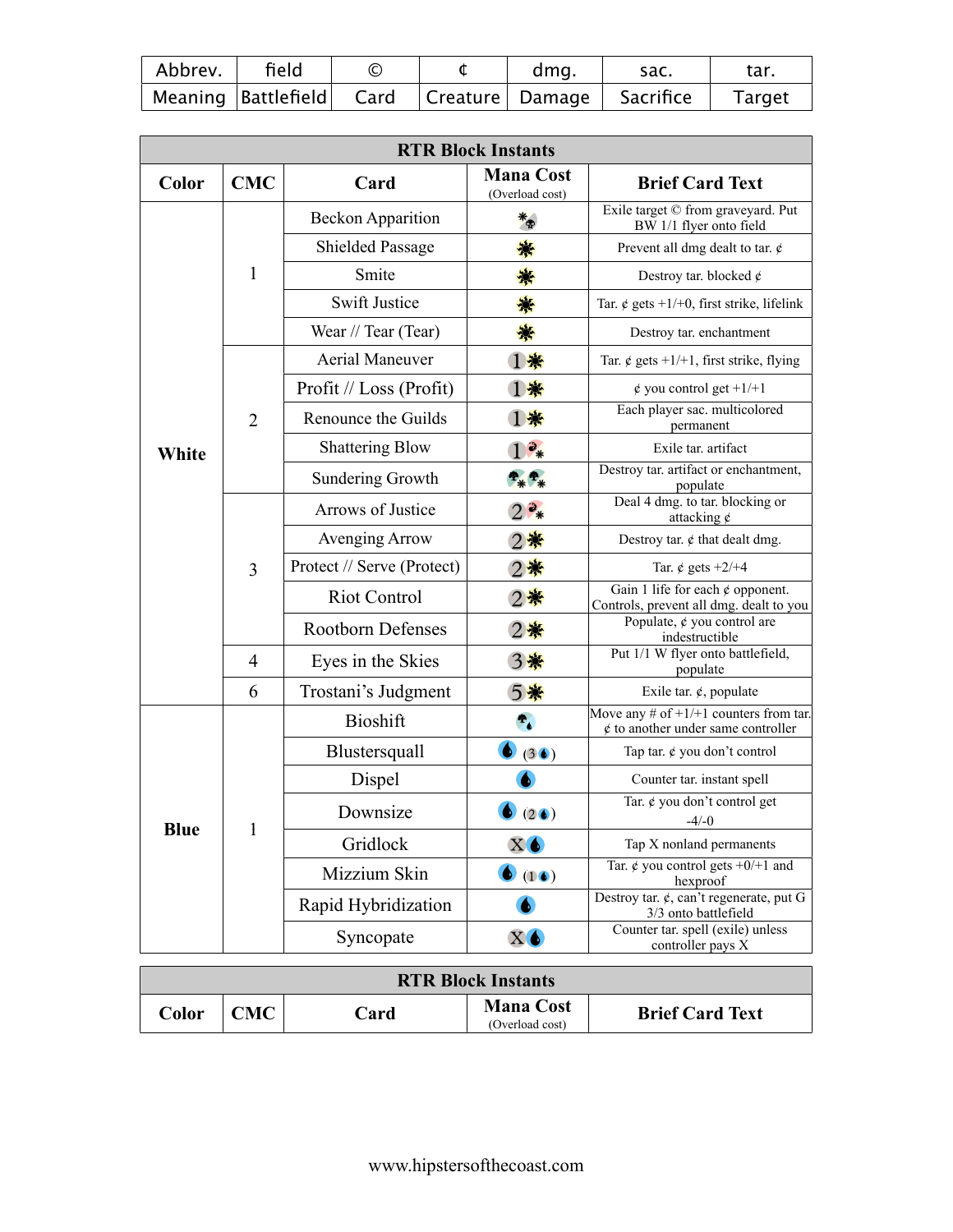| Abbrev. | field | $\circled{\rm c}$ | dma. | sac.                                                           | tar.          |
|---------|-------|-------------------|------|----------------------------------------------------------------|---------------|
|         |       |                   |      | Meaning  Battlefield    Card    Creature   Damage    Sacrifice | <b>Target</b> |

|              |                | <b>Biomass Mutation</b>  | $X^{\bullet}$ .                 | $\phi$ you control become $X/X$                                                                     |
|--------------|----------------|--------------------------|---------------------------------|-----------------------------------------------------------------------------------------------------|
|              |                | Cyclonic Rift            | 16(6)                           | Bounce tar. nonland permanent you<br>don't control                                                  |
|              | $\overline{2}$ | Far // Away (Far)        | 16                              | Bounce tar. $\phi$                                                                                  |
|              |                | Protect // Serve (Serve) | 16                              | Tar. $\phi$ gets -6/-0                                                                              |
|              |                | Spell Rupture            | 16                              | Counter tar. spell unless controller pays<br>X where X is highest power among $\phi$<br>you control |
|              |                | Cancel                   | 166                             | Counter tar. spell                                                                                  |
| <b>Blue</b>  | 3              | Turn // Burn (Turn)      | $2\bullet$                      | Tar. $\phi$ loses all abilities and becomes an<br>0/1                                               |
|              |                | Ætherize                 | 36                              | Bounce all attacking $\phi$                                                                         |
|              |                | Inspiration              | 30                              | Tar. player draws 2 ©                                                                               |
|              | $\overline{4}$ | Mindstatic               | 30                              | Counter tar. spell unless controller pays<br>6                                                      |
|              |                | <b>Scatter Arc</b>       | 30                              | Counter tar. Non $\phi$ spell, draw a $\odot$                                                       |
|              | 5              | Psychic Spiral           | $4 \bullet$                     | Shuffle all cards from your graveyard<br>into library, tar. player mills that many<br>cards         |
|              |                | <b>Totally Lost</b>      | 40                              | Put tar. nonland permanent on top of<br>library                                                     |
|              |                | <b>Beckon Apparition</b> | $*_{\Phi}$                      | Exile target © from graveyard. Put<br>BW 1/1 flyer onto field                                       |
|              | $\mathbf{1}$   | Cremate                  | Ф.                              | Exile tar. © from a graveyard, draw a                                                               |
|              |                | Killing Glare            | $X \oplus$                      | Destroy tar. $\phi$ with power X or less                                                            |
|              | $\overline{2}$ | Devour Flash             | 1                               | Tar. player sac. $\phi$ , then gains<br>$life = toughness$                                          |
|              |                | <b>Ultimate Price</b>    | 1                               | Destroy tar. monocolored $\phi$                                                                     |
| <b>Black</b> |                | Crypt Incursion          | 2                               | Exile all $\phi$ from tar. player's yard, gain<br>3 life for each $\phi$ exiled                     |
|              | 3              | Far // Away (Away)       | 2                               | Tar. player sac. $\phi$                                                                             |
|              |                | Profit // Loss (Loss)    | 2                               | $\phi$ opponents control get -1/-1                                                                  |
|              |                | <b>Fatal Fumes</b>       | 3                               | Tar. $\phi$ gets -4/-2                                                                              |
|              | $\overline{4}$ | <b>Grisly Spectacle</b>  | $2$ $\circledast$ $\circledast$ | Destroy tar. non artifact creature, mill<br>controller = to $\phi$ power                            |
|              |                | Launch Party             | 3                               | Sac. $\phi$ , destroy tar. $\phi$ , controller loses 2<br>life                                      |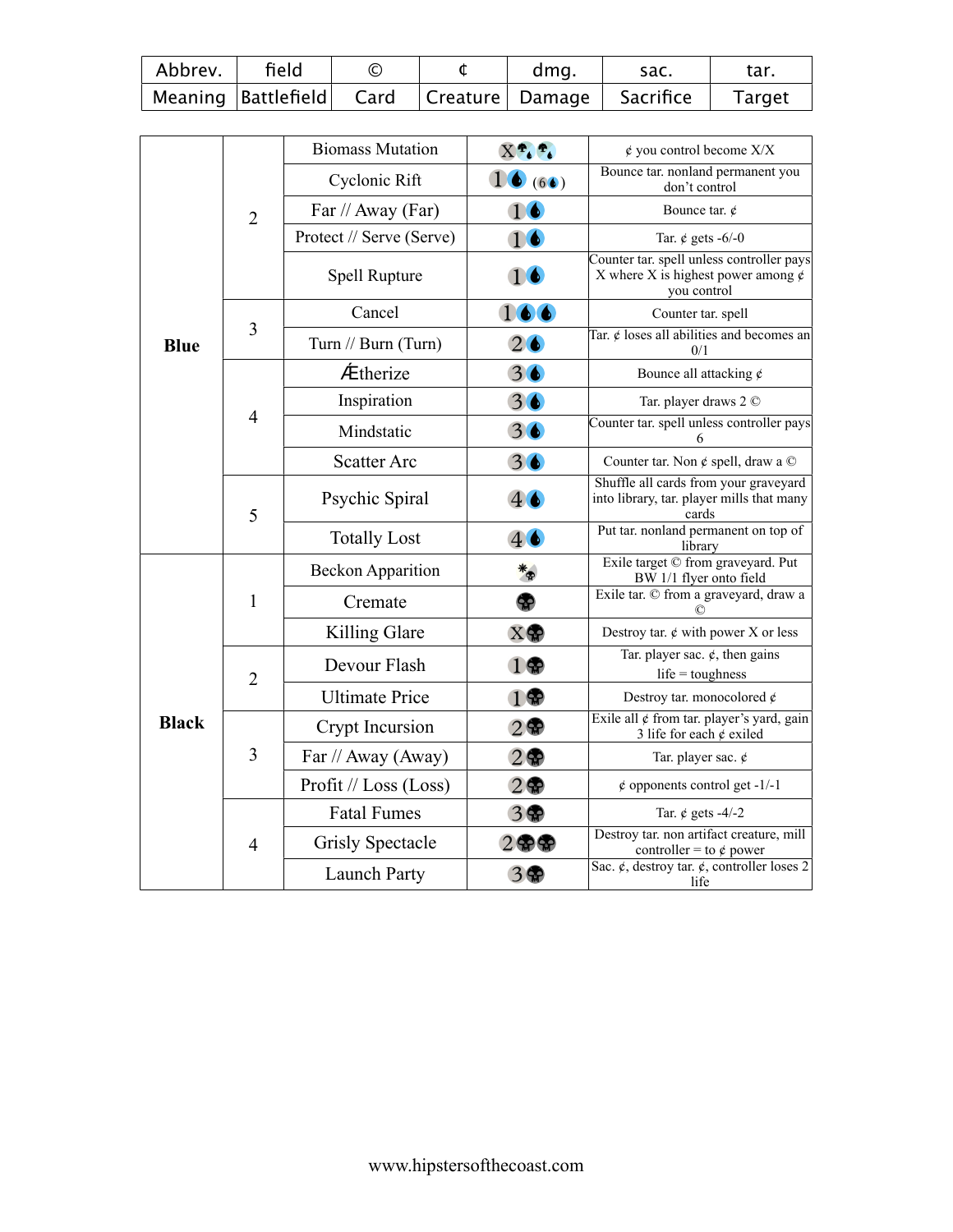| Abbrev. | field |  | dma. | sac.                                                                          | tar. |
|---------|-------|--|------|-------------------------------------------------------------------------------|------|
|         |       |  |      | Meaning  Battlefield    Card     Creature   Damage     Sacrifice       Target |      |

|            |                |                           | <b>RTR Block Instants</b>           |                                                                                    |
|------------|----------------|---------------------------|-------------------------------------|------------------------------------------------------------------------------------|
| Color      | <b>CMC</b>     | Card                      | <b>Mana Cost</b><br>(Overload cost) | <b>Brief Card Text</b>                                                             |
|            |                | Dynacharge                | $\mathbf{a}_{(2\bullet)}$           | Tar. $\phi$ you control gets +2/+0                                                 |
|            |                | Electrickery              | ð<br>(12)                           | Deal 1 dmg to tar. $\phi$ you don't control                                        |
|            | 1              | <b>Furious Resistance</b> |                                     | Tar. blocking $\phi$ gets +3/+0, first strike                                      |
|            |                | <b>Street Spasm</b>       | X(3(x)                              | Deal X dmg to tar. $\phi$ without flying you<br>don't control                      |
|            |                | Weapon Surge              | $\mathbf{v}^{(1)}$                  | Tar. ¢ you control gets $+1/+0$ , first<br>strike                                  |
|            |                | Pit Fight                 | $\frac{2}{3}$                       | Tar. $\phi$ you control fights another                                             |
|            |                | <b>Shattering Blow</b>    | 1 <sup>2</sup>                      | Exile tar. artifact                                                                |
|            | $\overline{2}$ | Skullcrack                | 12                                  | Players can't gain life, dmg can't be<br>prevented, deal 3 dmg. to tar. player     |
| <b>Red</b> |                | Turn // Burn (Burn)       | 12                                  | Deal 2 dmg. to tar. $\phi$ or player                                               |
|            |                | Wear // Tear (Wear)       | 12                                  | Destroy tar. artifact                                                              |
|            |                | <b>Annihilating Fire</b>  | 122                                 | Deal 3 dmg. to tar. $\phi$ or player, exile it                                     |
|            | 3              | Arrows of Justice         | $2^2*$                              | Deal 4 dmg. to tar. blocking or<br>attacking $\phi$                                |
|            |                | <b>Massive Raid</b>       | 122                                 | Deal dmg. to tar. $\phi$ or player equal to<br>the # of $\phi$ you control         |
|            | 4              | Homing Lightning          | 222                                 | Deal 4 dmg. to tar. $\phi$ , all same name                                         |
|            | 5              | Punish the Enemy          | $4$ 2                               | Deal 3 dmg. to tar. player, tar. $\phi$                                            |
|            | 6              | <b>Explosive Impact</b>   | 50                                  | Deal 5 dmg. to tar. player or $\phi$                                               |
|            |                | <b>Bioshift</b>           | $P_{\bullet}$                       | Move any # of $+1/+1$ counters from tar.<br>$\phi$ to another with same controller |
|            |                | <b>Burst of Strength</b>  | æ                                   | Put a +1/+1 counter on tar. $\phi$ , untap it                                      |
|            | 1              | <b>Giant Growth</b>       |                                     | Tar. $\phi$ gets +3/+3                                                             |
|            |                | Mending Touch             |                                     | Regenerate tar. $\phi$                                                             |
| Green      |                | <b>Mutants Prey</b>       |                                     | Tar. ¢ you control with $+1/+1$ counter<br>fights tar. $\phi$ opponent controls    |
|            |                | <b>Biomass Mutation</b>   | $X^{\frac{a}{t}}$                   | $\phi$ you control become $X/X$                                                    |
|            |                | Druid's Deliverance       | 14                                  | Prevent all combat dmg, populate                                                   |
|            | $\overline{2}$ | Naturalize                | 10                                  | Destroy tar. artifact or enchantment                                               |
|            |                | Pit Fight                 | 1 <sub>9</sub>                      | Tar. $\phi$ you control fights another                                             |
|            |                | Savage Surge              | 10                                  | Tar. $\phi$ gets +2/+2, untap it                                                   |

| <b>RTR Block Instants</b> |     |             |                                     |                        |  |  |  |
|---------------------------|-----|-------------|-------------------------------------|------------------------|--|--|--|
| Color/<br>Guild           | CMC | <b>Card</b> | <b>Mana Cost</b><br>(Overload cost) | <b>Brief Card Text</b> |  |  |  |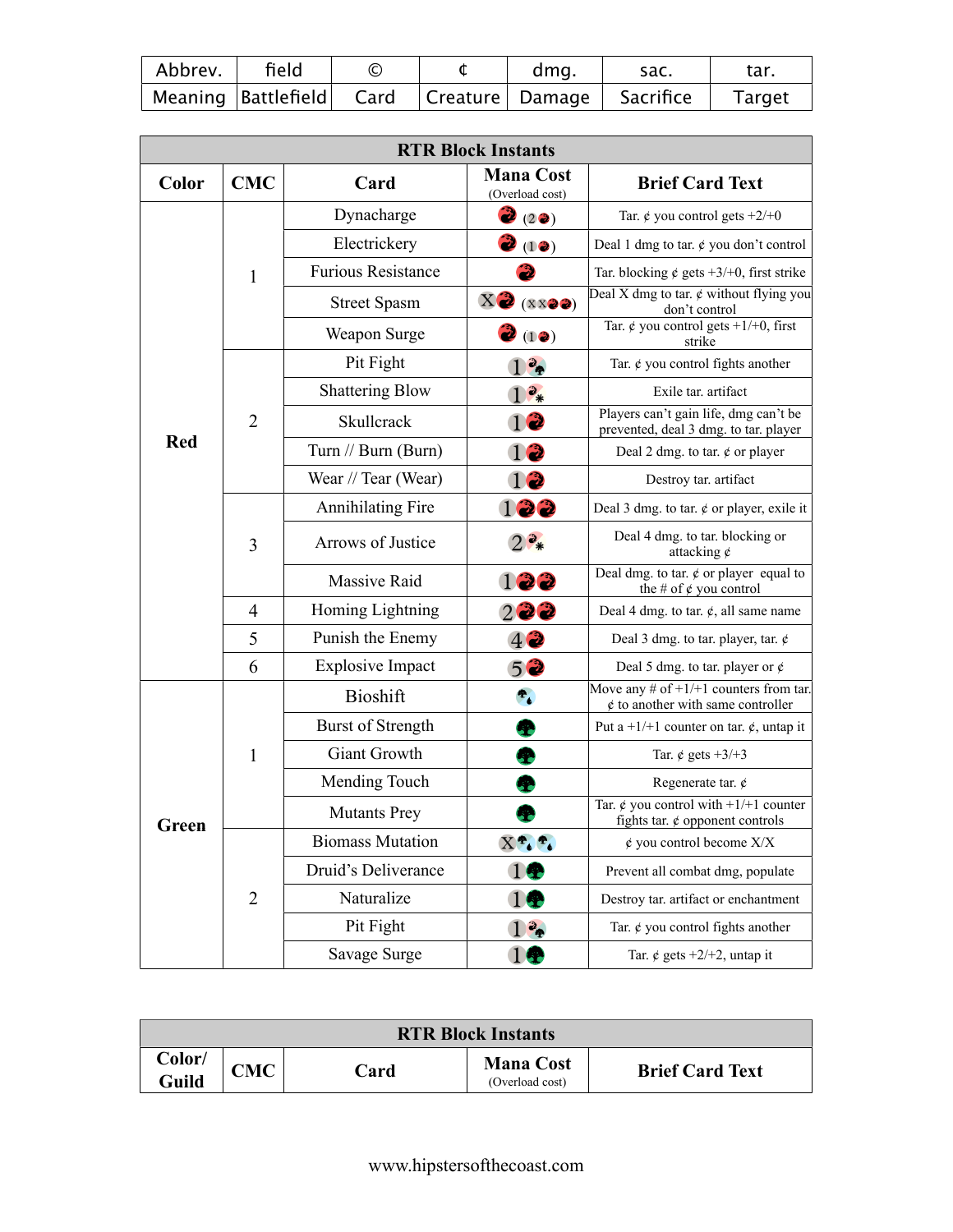| Abbrev. | field | $_{\mathbb{C}}$ | dma. | sac.                                                            | tar.   |
|---------|-------|-----------------|------|-----------------------------------------------------------------|--------|
|         |       |                 |      | Meaning  Battlefield    Card     Creature   Damage    Sacrifice | Target |

|                |                | <b>Sundering Growth</b>  | $P_*$                               | Destroy tar. artifact or enchantment,<br>populate                                                                                                           |
|----------------|----------------|--------------------------|-------------------------------------|-------------------------------------------------------------------------------------------------------------------------------------------------------------|
|                | $\overline{2}$ | <b>Tower Defense</b>     | 10                                  | $\phi$ you control get +0/+5, reach                                                                                                                         |
|                |                | Wildwood Rebirth         | 1                                   | Return tar. $\phi$ from your graveyard to<br>hand                                                                                                           |
| <b>Green</b>   |                | <b>Aerial Predation</b>  | 2                                   | Destroy tar. $\phi$ with flying, gain 2 life                                                                                                                |
|                | 3              | Hindervines              | 2                                   | Prevent combat dmg. deal by all $\phi$<br>without $+1/+1$ counters                                                                                          |
|                |                | Predator's Rapport       | 2                                   | Gain life equal to power plus toughness<br>of tar. ¢ you control                                                                                            |
|                | $\overline{4}$ | Chorus of Might          | 3●                                  | Tar. ¢ gets +1/+1 for each ¢ you                                                                                                                            |
|                |                |                          |                                     | control, trample<br>$\phi$ you control gain lifelink; draw a $\circledcirc$ ;                                                                               |
|                | $\overline{2}$ | Azorius Charm            | ※ ●                                 | put tar. attacking/blocking $\phi$ on top of<br>library                                                                                                     |
|                |                | <b>Dramatic Rescue</b>   | ※6                                  | Bounce tar. $\phi$ , gain 2 life                                                                                                                            |
| <b>Azorius</b> |                | Render Silent            |                                     | Counter tar. spell, controller can't cast<br>anymore                                                                                                        |
|                | 3              | Restore the Peace        |                                     | Bounce each $\phi$ that dealt dmg.                                                                                                                          |
|                |                | Sphinx's Revelation      | X*66                                | Draw X ©, gain X life                                                                                                                                       |
|                | 5              | Fall of the Gavel        | 3※6                                 | Counter tar. spell, gain 5 life                                                                                                                             |
| Dimir          | $\overline{2}$ | Dimir Charm              | b SP                                | Counter tar. sorcery; destroy tar. $\phi$<br>power two or less; look at top three $\heartsuit$<br>of tar. players library, return 1 and<br>discard the rest |
|                |                | Warped Physique          | 6                                   | Tar. ¢ gets +X/-X where X is # of $\odot$ in<br>your hand                                                                                                   |
|                | 3              | Psychic Strike           | 169                                 | Counter tar. spell, controller mills two                                                                                                                    |
|                | $\overline{2}$ | Rakdos Charm             | \$3                                 | Exile all © from tar. players yard;<br>destroy tar. artifact; each $\phi$ deals 1<br>dmg. to its controller                                                 |
| <b>Rakdos</b>  | 3              | <b>Auger Spree</b>       | 192                                 | Tar. $\phi$ gets +4/-4                                                                                                                                      |
|                |                | Showstopper              | $1$ $\circledast$ $\circledast$     | $\phi$ you control gain, when this $\phi$ dies it<br>deals 2 dmg. to tar. $\phi$ opponent controls                                                          |
|                | $\overline{2}$ | Gruul Charm              |                                     | $\phi$ without flying can't block; gain<br>control of permanents you own; deal 3<br>dmg. to each flyer                                                      |
| Gruul          |                | Signal the Clans         | IJФ                                 | Search library for three $\phi$ , if all have<br>different names, choose one at random<br>and put in hand, shuffle rest into library                        |
|                |                |                          | <b>RTR Block Instants</b>           |                                                                                                                                                             |
| Guild          | <b>CMC</b>     | Card                     | <b>Mana Cost</b><br>(Overload cost) | <b>Brief Card Text</b>                                                                                                                                      |
|                |                | Heroes' Reunion          | や楽                                  | Tar. player gains 7 life                                                                                                                                    |
| Selesnya       | $\overline{2}$ | Selesnya Charm           |                                     | Tar. ¢ gets +2/+2, trample; exile tar. ¢<br>with power $\geq$ 5; put W 2/2 vigilant<br>knight onto battlefield                                              |
|                |                | Common Bond              | 1全寮                                 | Put +1/+1 counter on tar. $\phi$ , repeat                                                                                                                   |
|                | 3              | Ready // Willing (Ready) |                                     | $\phi$ you control are indestructible, untap<br>them                                                                                                        |
|                | 4              | Advent of the Wurm       | 1中中茶                                | Put G 5/5 with trample onto battlefield                                                                                                                     |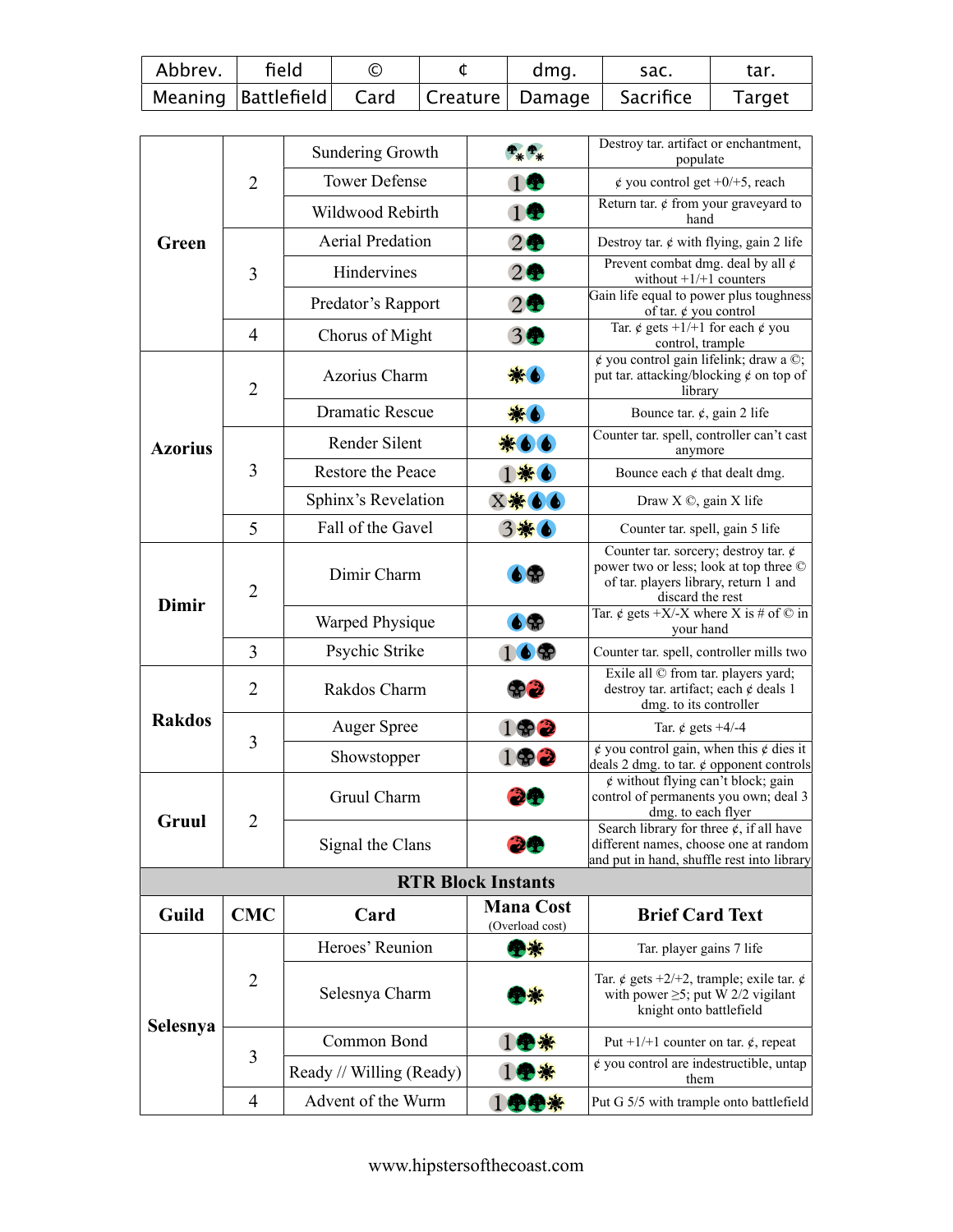| Abbrev. | field | $\circled{\rm c}$ | dma. | sac.                                                        | tar.          |
|---------|-------|-------------------|------|-------------------------------------------------------------|---------------|
|         |       |                   |      | Meaning  Battlefield   Card   Creature   Damage   Sacrifice | <b>Target</b> |

|               |                | Executioner's Swing        |                                     | Tar. $\phi$ that dealt dmg. gets -5/-5                                                                                                                                                |
|---------------|----------------|----------------------------|-------------------------------------|---------------------------------------------------------------------------------------------------------------------------------------------------------------------------------------|
| <b>Orzhov</b> | $\overline{2}$ | Orzhov Charm               |                                     | Bounce tar. $\phi$ you control along with<br>auras; destroy tar. $\phi$ and lose life =<br>toughness; return tar $\phi$ with CMC one<br>or less from your graveyard to<br>battlefield |
|               | 3              | Ready // Willing (Willing) | 1※<                                 | $\phi$ you control have deathtouch, lifelink                                                                                                                                          |
|               |                | Aurelia's Fury             |                                     | Deals X dmg. divided down to any $#$ of<br>tar. $\phi$ or players, tap them, players<br>dealth dmg. can't cast non $\phi$ spells                                                      |
| <b>Boros</b>  | $\overline{2}$ | <b>Boros Charm</b>         |                                     | Deals 4 dmg. to tar. player; permanents<br>you control are indestructible; tar. $\phi$<br>gains double strike                                                                         |
|               |                | Martial Glory              | つ茶                                  | Tar. $\phi$ gets +3/+0, tar. $\phi$ gets +0/+3                                                                                                                                        |
|               | $\overline{4}$ | Warleader's Helix          | $22*$                               | Deals 4 dmg. to tar. $\phi$ or player, gain 4<br>life                                                                                                                                 |
|               |                | Chemister's Trick          | 62(362)                             | Tar. ¢ you don't control gets<br>-2/-0 and attacks if able                                                                                                                            |
|               | $\overline{2}$ | Izzet Charm                |                                     | Counter tar. non creature spell unless<br>controller pays two; deal 2 dmg. to tar.<br>$\phi$ ; draw two $\odot$ then discard two $\odot$                                              |
|               | 3              | Counterflux                | 662<br>(1660)                       | Can't be countered, counter tar. spell<br>you don't control                                                                                                                           |
| <b>Izzet</b>  |                | Dragonshift                | 36622                               | Tar. $\phi$ you control become UR 4/4<br>flyer, loses all abilities                                                                                                                   |
|               | 4              | <b>Essence Backlash</b>    | $2 \bullet 2$                       | Counter tar. $\phi$ spell, deal dmg. equal to<br>power to controller                                                                                                                  |
|               | 5              | Thoughtflare               | 362                                 | Draw four © then discard two ©                                                                                                                                                        |
|               | 7              | <b>Fireminds Foresight</b> | 562                                 | Search library for instants with CMC<br>three, two, and one                                                                                                                           |
|               |                |                            | <b>RTR Block Instants</b>           |                                                                                                                                                                                       |
| Guild         | <b>CMC</b>     | Card                       | <b>Mana Cost</b><br>(Overload cost) | <b>Brief Card Text</b>                                                                                                                                                                |
|               |                | Hydroform                  |                                     | Tar. land becomes 3/3 flyer                                                                                                                                                           |
|               | $\overline{2}$ | Simic Charm                |                                     | Tar. $\acute{\varphi}$ gets +3/+3; permanents you<br>control gain hexproof; bounce tar. ¢                                                                                             |
| Simic         | $\overline{4}$ | Plasm Capture              | 2266                                | Counter tar. spell, add X mana to pool<br>during next main phase where X equals<br>spells CMC                                                                                         |
|               | 5              | <b>Mystic Genesis</b>      | 2000                                | Counter tar. Spell, put X/X ooze on<br>battlefield were X equals spells CMC                                                                                                           |
|               |                | <b>Abrupt Decay</b>        | 令帝                                  | Can't be countered, destroy tar.<br>nonland permanent CMC $\leq$ 3                                                                                                                    |
|               | $\overline{2}$ | Golgari Charm              | 圣帝                                  | All $\phi$ get -1/-1; destroy tar.<br>enchantment; regenerate each $\phi$ you<br>control                                                                                              |
| Golgari       |                | Grisly Salvage             | 公平                                  | Reveal top five cards of library, put $\phi$<br>or land from them in hand, rest in                                                                                                    |
|               |                |                            |                                     | graveyard<br>Destroy tar. $\phi$ or artifact, cant be                                                                                                                                 |